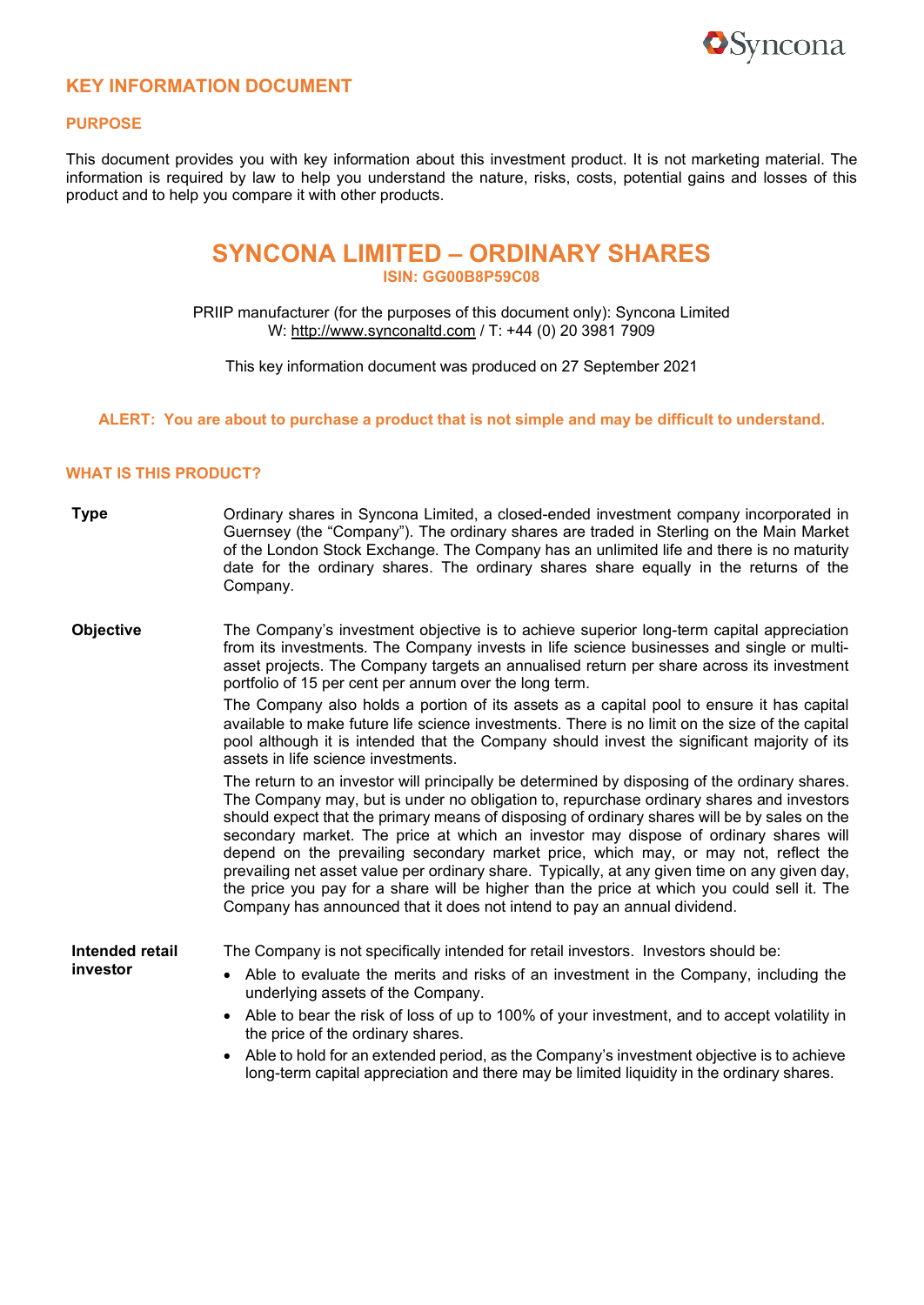### **WHAT ARE THE RISKS AND WHAT COULD I GET IN RETURN?**



The risk indicator assumes you hold ordinary shares for 5 years. The actual risk can vary significantly if you sell your ordinary shares earlier and you may get back less. You may not be able to sell your ordinary shares easily or you may have to sell at a price below the price that you paid or below the prevailing net asset value **per ordinary share.**

The summary risk indicator is a guide to the level of risk of this product compared to other products. It shows how likely it is that the product will lose money because of movements in the markets or because we are not able to pay you.

We have classified this product as 6 out of 7, which is the second-highest risk class. This rates the potential losses from future performance as high. There are significant uncertainties and risks of life science investments, including the risk of significant volatility in their values from clinical and commercial developments.

This product does not include any protection from future market performance, so you could lose some or all of your investment.

### **Performance Scenarios**

### **Investment of £10,000**

| <b>Scenarios</b>           |                                     | 1 year   | 3 years  | 5 years  |
|----------------------------|-------------------------------------|----------|----------|----------|
| <b>Stress scenario</b>     | What you might get back after costs | £1.644   | £2.588   | £1,600   |
|                            | Average return each year            | $-83.6%$ | $-36.3%$ | $-30.7%$ |
| Unfavourable scenario      | What you might get back after costs | £7.595   | £7,140   | £7,331   |
|                            | Average return each year            | $-24.0%$ | $-10.6%$ | $-6.01%$ |
| <b>Moderate scenario</b>   | What you might get back after costs | £11.160  | £13,923  | £17,370  |
|                            | Average return each year            | 11.6%    | 11.7%    | 11.7%    |
| <b>Favourable scenario</b> | What you might get back after costs | £16.440  | £27,218  | £41,259  |
|                            | Average return each year            | 64.4%    | 39.6%    | 32.8%    |

This table shows the money you could get back over the next 5 years, under different scenarios, assuming that you make an initial investment of £10,000. The scenarios shown illustrate how your investment could perform. You can compare them with the scenarios of other products. The scenarios presented are an estimate of future performance based on evidence from the past on how the value of this investment varies, and are not an exact indicator. What you get will vary depending on how your underlying investment performs, how the overall market performs and how long you keep the investment. The stress scenario shows what you might get back in secondary trading in extreme market circumstances, and it does not take into account the situation where the Company is in liquidation.

The figures shown include all the costs of the product itself but do not include all the costs that you may pay to your advisor or distributor. The figures do not take into account your personal tax situation, which may also affect how much you get back.

### **WHAT HAPPENS IF THE COMPANY IS UNABLE TO PAY OUT?**

The Company is not required to make any payment to you in respect of your investment. If the Company were liquidated, you would be entitled to receive a distribution equal to your share of the Company's assets, after payment of its creditors. No third party has any obligation to make any payment to you in respect of the ordinary shares and there is no compensation or guarantee scheme in place that applies to the Company. If you invest in the Company, you should be able to bear the risk of losing 100% of your investment.